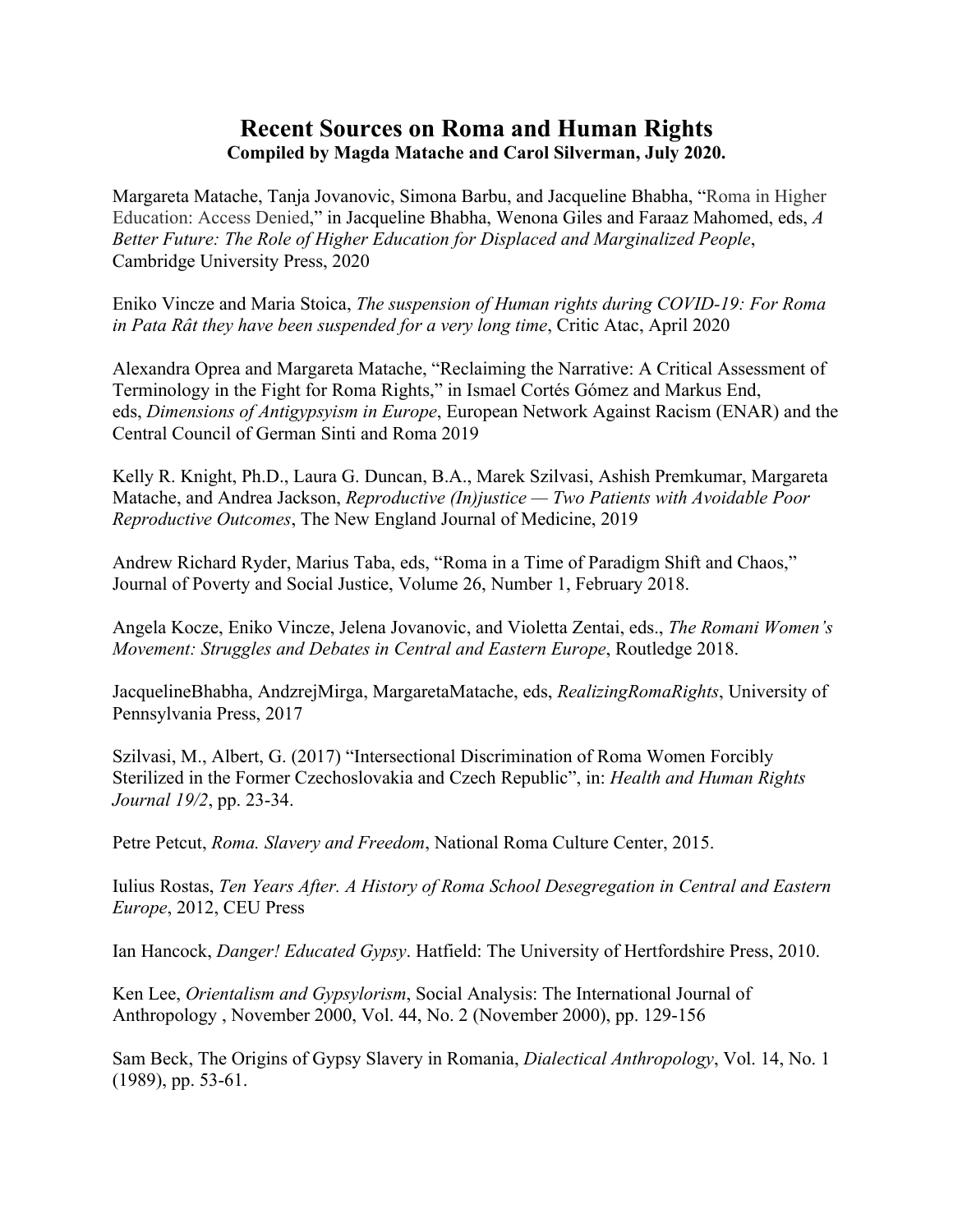Ian Hancock, *The Pariah Syndrome: An Account of Gypsy Slavery and Persecution*. Ann Arbor: Karoma Publishers, Inc., 1987. https://www.oocities.org/~patrin/pariah-contents.htm

Margareta Matache Jun 29, 2020. https://www.politico.eu/article/europes-buried-history-ofracism-and-slavery/?fbclid=IwAR1qLW9RVfWcX7PQC4XVM79gumVjKG\_n7ihFiCF6IVTw5vaV0TLzyLC0c4

Stephen Muller

https://balkaninsight.com/2020/01/30/roma-face-brunt-of-western-balkans-demographic-crisis/ https://balkaninsight.com/2020/07/08/roma-inclusion-in-balkans-depends-on-governmentsrecognising-antigypsyism/?fbclid=IwAR1ZhemmsuVaB073IEyhH6 sKOfjLml266LhadJyEEPaoYSHRzkqH5NHAWM

https://www.enar-eu.org/Open-letter-The-European-Commission-must-prioritise-addressingpolice-violence?fbclid=IwAR3ncVFufAJR\_cgrM7QgmwnpdsuvkKqo3Re3pqkHv0mFXTjni9rt9zcxCo

Europe's Roma Already Faced Discrimination. The Pandemic Made It Worse. https://www.nytimes.com/2020/07/06/world/europe/coronavirus-romabulgaria.html?fbclid=IwAR0XXbjVEp4His0IjPJSTjtXtCPgVJQe8B4LFDr3yP\_iSr0lBW0M6gr bFFk

Magnifying Inequalities for the Roma During the COVID-19 Pandemic https://rwi.lu.se/2020/06/magnifying-inequalities-for-the-roma-during-the-covid-19 pandemic/?fbclid=IwAR3ubQmRlKafK3bXrf9ljHeUVX\_m4jDT9wXMvPsltvpKs3pvmAbHu\_ EW-r4

BLM, racism and resistance: This is not the time for a Euro-whitewash. Bernard Rorke 22 June 2020.

http://www.errc.org/news/blm-racism-and-resistance-this-is-not-the-time-for-a-eurowhitewash?fbclid=IwAR3lBkkBzg7MgsGhdUuyxM4EZ9YwQBmaU5yWUtplysX3BnY2\_qga DOdxLhM

## **Reliable Balkan Roma donation campaigns:**

1. Sani Rifati (Voice of Roma) is targeting needy musicians in North Macedonia, including, Sutka, Strumica, Stip, etc.

https://www.gofundme.com/f/help-roma-mahala-

musicians?utm\_source=facebook&utm\_medium=social&utm\_campaign=m\_pd+sharesheet&fbclid=IwAR0geSZB\_wYK3MB3P9VoOb-yQpfjlwtd22v-aM6aBGU1SeBN30cLiXQ\_uY

2. Milo Destanovski, master zurna player, is collecting for Roma in his hometown, Berovo, North Macedonia. https://www.gofundme.com/f/help-the-romani-people-from-thevirus?utm\_source=customer&utm\_medium=copy\_link-tip&utm\_campaign=p\_cp+share-sheet